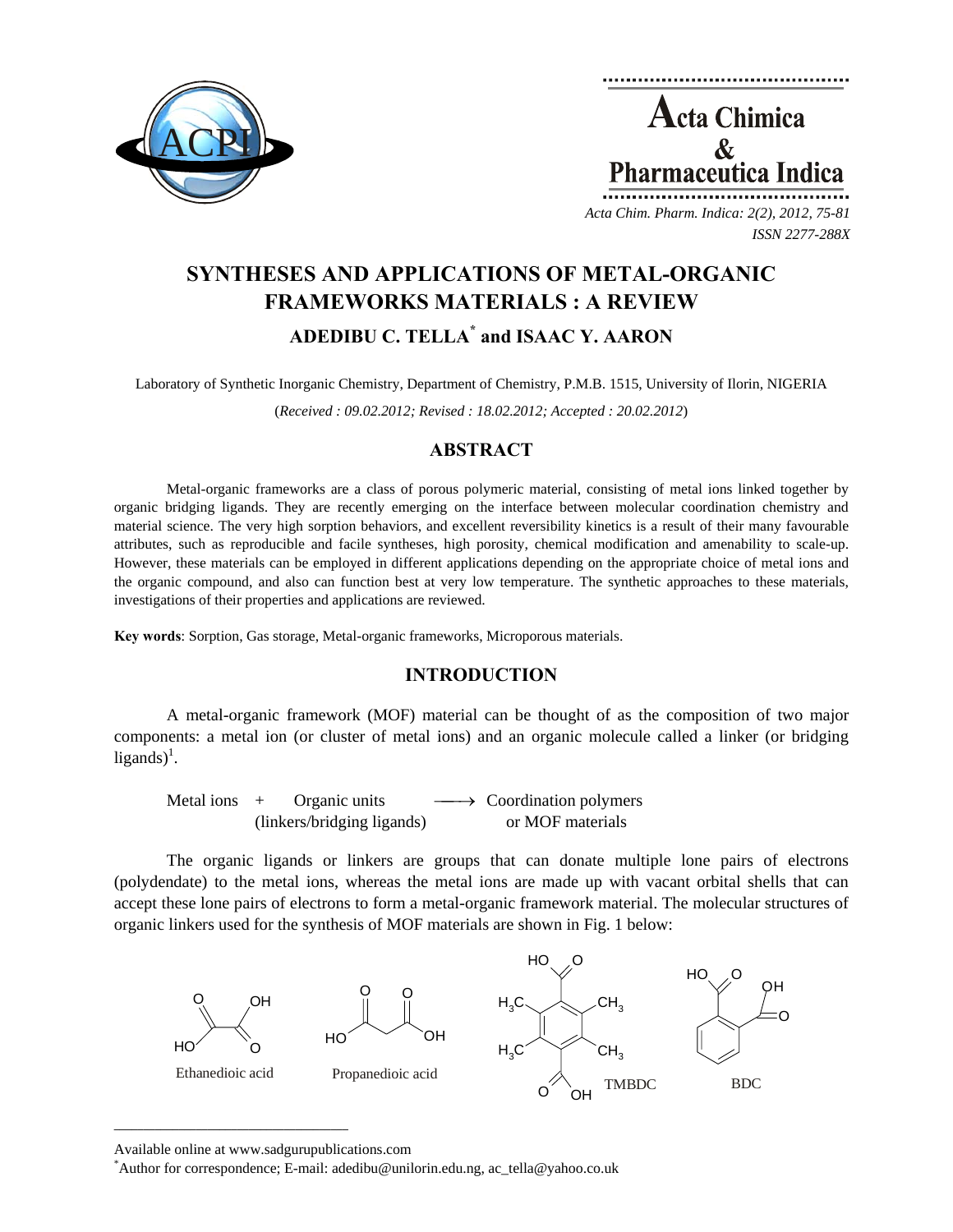

**Fig. 1: Structural representation of organic linkers** 

Abbreviations: BDC-benzene-14, dicarboxylate, BTB-benzenetribenzoate, TMBDC-tetramethylbenzene-1,4-dicarboxylate.

Metal organic framework (MOF) materials are potential storage materials (energy carriers) suitable for gas uptake such as hydrogen, carbon dioxide, methane etc.<sup>2</sup> The design of low-cost, light-weight metalorganic framework (MOF) materials can probably reduce the escalating atmospheric level of carbon dioxide caused by fossil fuels<sup>3</sup>.

Metal-organic framework materials are well-defined, adjustable and highly porous materials (see Fig. 2 below), with spatial confinement, often crystalline, sensitive to air and resistant to structural collapse upon heating<sup>4</sup>.



**Fig. 2: Crystal structures of metal organic framework materials** 

Either infinite extended polymeric or discrete closed oligomeric structures can arise from the synthesis, depending on the nature of the system used. The most detailed structural information is obtainable from single crystal X-ray crystallography<sup>5</sup>.

**Synthesis:** Two methods are adopted, namely conventional and unconventional methods.

**1. Conventional synthesis** is frequently performed by Solvo-thermal methods; i.e heating a mixture of organic linker and metal salt in a solvent system that usually contains formamide functionality<sup>6</sup>. The materials produced from this method are thermally unstable or reactive to solvent used, and this could lead to breaking of bonds or creation of metal sites for guest species such as gases to gain access into the framework's micropores/mesopores/macropores. In some cases, assisted microwave-solvothermal synthesis can be used, to monitor or regulate the temperature whilst the reaction is in progress.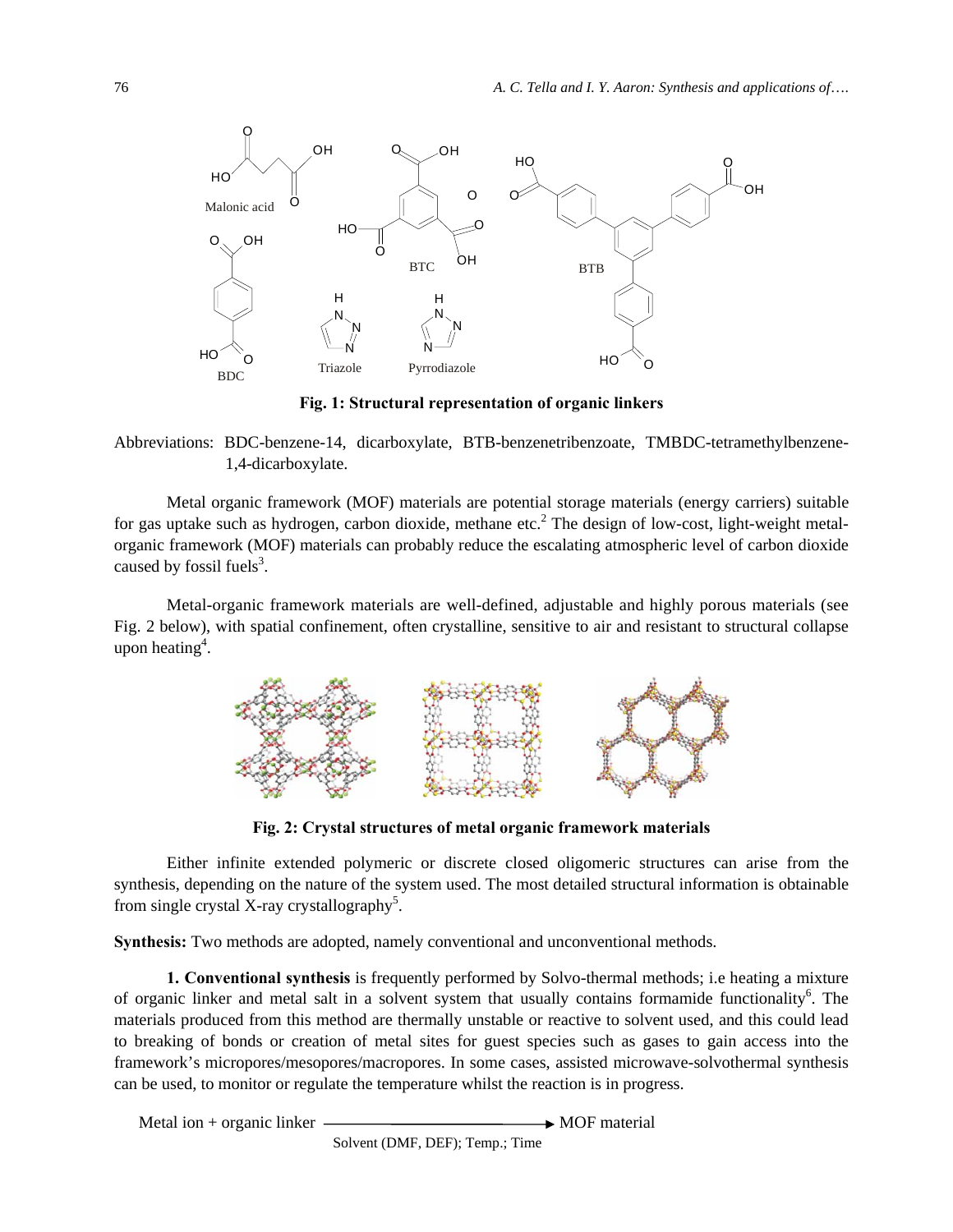A representation of MOF synthesis flowsheet is shown in figure 3 below. Precipitation and crystallization follows immediately after heating a mixture of a chosen metal ion and organic linker in the presence of a solvent. Thereafter, filtration and drying follows after word.



**Fig. 3: The synthesis flowsheet of Zn4O(BDC)3**

The slow growth of crystal allows defects to be re-dissolved, resulting in a material with millimeterscale crystals and equilibrium product<sup>6</sup>.

**2. Unconventional Synthesis** is frequently performed by grinding a mixture of organic linker and metal salt in an agate mortar and pestle or in a ball mill and in the absence of solvent<sup>7</sup>. This method is known as mechanochemical method.

Metal ion + organic linker  $\longrightarrow$  MOF material  $\longrightarrow$  MOF material grind; no solvent (hydrated) gently heat (dehydrated)

The metal sites are exposed when the mixture is gently heated, thus allowing gases such as hydrogen to bind at these sites. The mechanochemically initiated reactions are comparable to those of solvent reactions. The method is known to be environmentally-friendly and can possibly give high yield of products $8,9$ .

**Review:** One of the early MOF materials are metal terephthalate such as  $Cu<sub>3</sub>O(BDC)<sub>3</sub>$  synthesized by Cueto et al.<sup>10</sup> by using a metal salt with terephthalic acid (BDC) as organic linker or bridging ligand and dimethylformamide (DMF) as solvent. The copper terephthalate has a large surface area and high sorption behavior.

**Step 1:**  $Cu (OAc)$  + BDC  $Cu_3(BDC)_3(H_2O)_2$ (Metal salt) (Organic linker) DMF;  $25^{\circ}$ C; 19 hrs **Step 2:**  $Cu_3(BDC)_3(H_2O)_2$   $\longrightarrow$   $Cu_3O(BDC)_3$ MeOH;  $115^{\circ}$ C; 9 hrs Yield 71%

Jefrey et al.<sup>11</sup> synthesized Zn(DHBDC) by using zinc acetate with 2,5-dihydroxylterepthalic acid – DHBDC (239 mg, 1.2 mmol) as organic linker and 20 mL dimethylformamide as solvent. The DHBDC was added to the zinc acetate (686, 3.12 mmol) continuously while stirring over 10 minutes.

| <b>Step 1:</b> $\text{Zn}(\text{OAc})_2$ + DHBDC | $\longrightarrow Zn_3(DHBDC)4(H2O)2$                                                        |           |
|--------------------------------------------------|---------------------------------------------------------------------------------------------|-----------|
|                                                  | (Metal salt) (Organic linker) DEF; 25 <sup>o</sup> C; Stir; 18 hrs                          |           |
| (Metal salt)                                     | Step 2: $Zn_3(DHBDC)_4(H_2O)_2 + CH_3OH$ — $Zn_3(DHBDC)_4$<br>MEOH, $100^{\circ}$ C; 10 hrs | Yield 69% |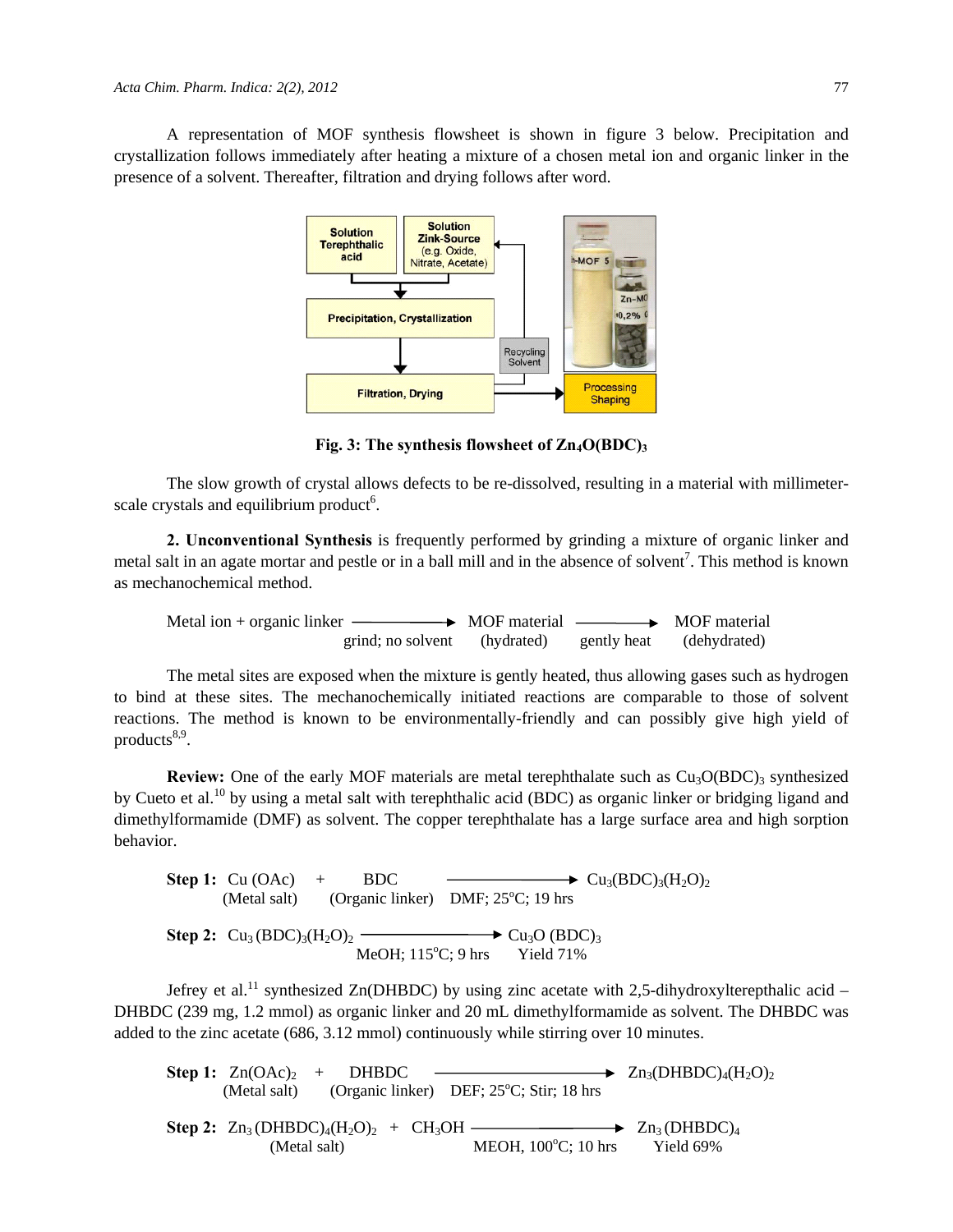The reaction was monitored by PXRD analysis. The simulated PXRD shows pure Zn(DHBDC)  $(OAc)_{2}$ . The product in step 1 was centrifuged and the mother liquor was decanted and washed with 320 mL DMF, and immersed in 220 mL methanol overnight, later decanted and was heated over 100°C for 10 hours. Thereafter, the product was cooled to room temperature over 2 hours giving a yield of 269.5 mg, 69% and high sorption behavior.

The following metal terephthalates such as Fe, Cd, Cu, Ag, Zn were synthesized by Sherif et al.<sup>12</sup> The method above was adopted for the synthesis.

| Step 1: $Fe(OAc)_2$ . $2H_2O + BDC$ | DMF; $25^{\circ}$ C; $Stir$ ; $12 \text{ hrs}$ | $Fe_3(BDC)_3(H_2O)_2$ |
|-------------------------------------|------------------------------------------------|-----------------------|
| Step 2: $Fe_3(BDC)_4(H_2O)_2$       | $Fe_3O(BDC)_4$                                 |                       |
| Step 1: $Cd(OAc)_2.2H_2O + BDC$     | $Cd_3(BDC)_2(H_2O)_3$                          |                       |
| Step 2: $Cd_3(BDC)_2(H_2O)_3$       | $MeOH$ ; $99^{\circ}$ C; $17 \text{ hrs}$      | $Cd_3O(BDC)_3$        |

Pichon and James et al.<sup>9</sup> described the synthesis of crystalline MOF material called  $[Cu(INA)_2]$ -(copper isonicotinate) by simply grinding copper acetate and INA (isonicotinic acid) in the absence of solvent with a ball-mill. The formation of a reaction product  $[Cu (INA)<sub>2</sub>]$  was indicated by a change in colour from green to blue and the characteristic colour of acetic acid, released as a by-product. The progress of the reactions was monitored by XRPD and X-ray crystallography.

$$
Cu(OAc)2 + INA
$$
\n
$$
Cu(INA)2.2H2O
$$
\n
$$
Cu(INA)2
$$
\n
$$
120°C; 1.5 \text{ hr} \quad Yield 93 \text{ Wt. %}
$$

Braga et al.<sup>8</sup> synthesized  $Cu<sub>3</sub>(BTC)<sub>2</sub>$  in this way - solventless synthesis- by using copper acetate and BTC. The reaction is quick with quantitative yield, the metal-complexes of the ligand was monitored with XRPD and elemental analysis. The morphology synthesized product  $(Cu_3(BTC))$  was the same as the industrial made, Basolite C300 (Copper benzene-1,3,5-tricarboxylate).

$$
Cu(OAc)_2.2H_2O + BTC \longrightarrow Cu_4(BTC)_2.2H_2O \longrightarrow Cu(BTC)_2
$$
  
Grinding; 20 min 110°C; 2 hr Yield 73 wt. %

### **Applications**

**1. Gas Seperation:** MOF materials could possibly be used to separate mixtures of rare gases by adsorption<sup>12</sup>. For example in cryogenic air separation units, xenon and krypton was separated. Xenon was separated as narcotic medical gas and krypton as filler for lamp industry.

**2. Catalysis:** MOF materials can act as catalysts. Successful catalysis on zinc-containing MOFs in the activation of alkoxides and carbon dioxide into polypropylene carbonate has already been reported<sup>12</sup>. However, the shape, size selectivity, accessible bulk volume, and porous architecture of MOF materials make catalysis possible.

**3. Gas Storage:** Nathaniel et al.<sup>13</sup> reported the use of  $Zn_4O(BDC)$ <sub>3</sub> (BDC = 1,4-benzenedicarboxylate) with a cubic three-dimensional extended porous structure as storage material at room temperature. The  $Zn_4O$  (BDC)<sub>3</sub> adsorbed hydrogen up to 4.5 wt. % (17.2 hydrogen molecules per formula unit) at 78 K and 1.0 wt. % at room temperature and pressure of 20 bar.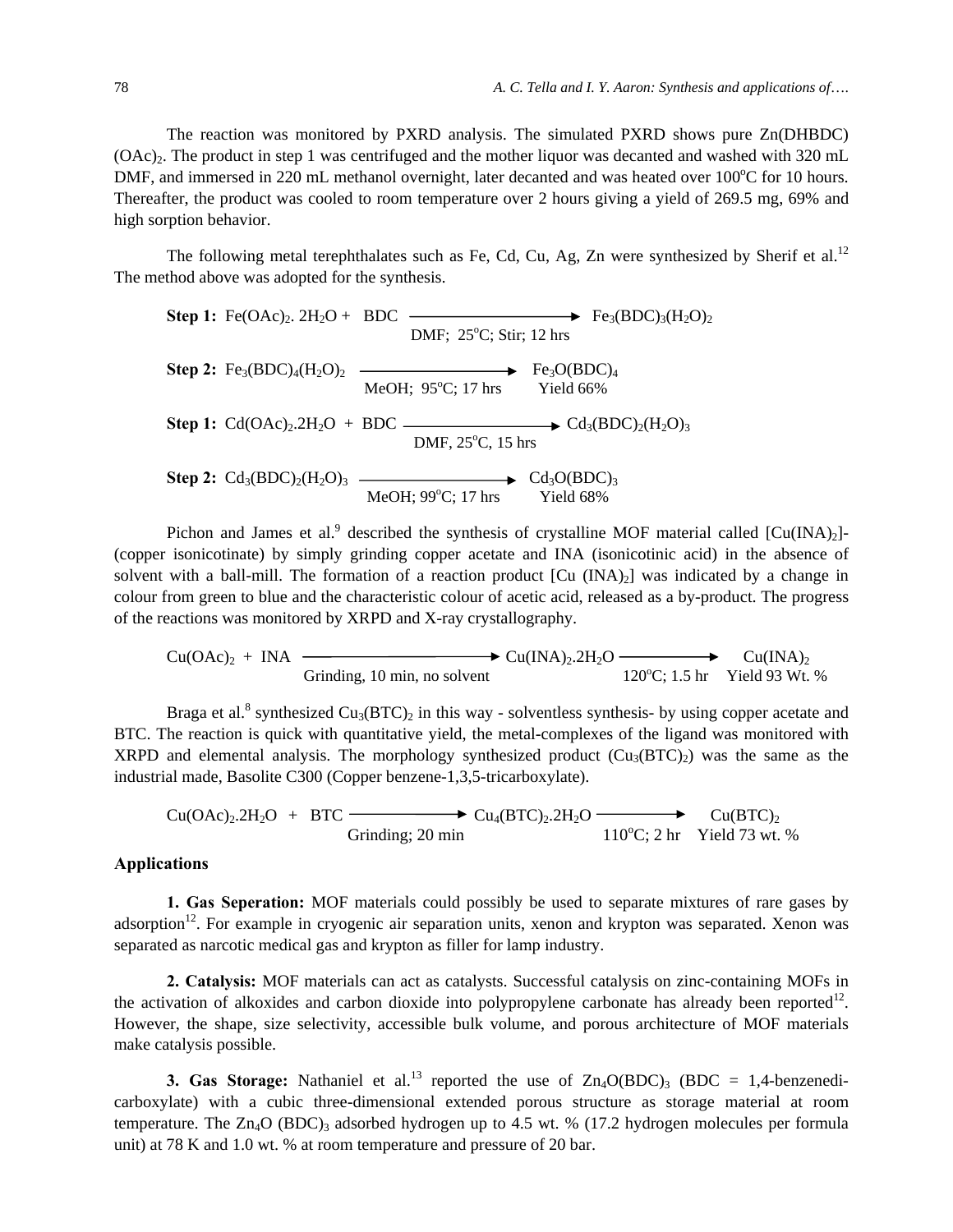**4. Hydrogen storage.** Many reports have dealt with the use of hydrogen as a fuel and its storage in metal organic framework materials. (Yaghi et al.<sup>14</sup>). Properties regarding hydrogen storage capacity of some MOF materials are shown in Table 1 below.

| <b>MOF Material</b>                      | SA <sub>BET</sub><br>$[m^{2}g^{-1}]$ | $\mathbf{SA}_{\text{Langmuir}}$<br>$\left[\text{m}^2\text{g}^{-1}\right]$ | $H_2$ Uptake at<br>77 K (wt. %) | Pr. [bar] | Max $\Delta H^{\circ}_{ads}$<br>[KJ/mol] |
|------------------------------------------|--------------------------------------|---------------------------------------------------------------------------|---------------------------------|-----------|------------------------------------------|
| Cu <sub>3</sub> (btc) <sub>2</sub>       | 1507                                 | 2175                                                                      | 2.5                             |           | 6.8                                      |
| NaNi <sub>3</sub> (OH)(sip) <sub>2</sub> | 700                                  |                                                                           | 0.94                            |           | 6.8                                      |
| $Zn_2(dhtp)$                             | 870                                  | $\overline{\phantom{0}}$                                                  | 2.8                             | 30        | 8.8                                      |
| $Ni_{20}(OH)_{12}[(HPO_4)_8(PO_4)_4]$    | 500                                  | $\overline{\phantom{0}}$                                                  | 0.53                            | 0.79      |                                          |
| $HCu[(Cu_4Cl)_3(btt)_8]\cdot 3.5HCl$     | 1710                                 | 1770                                                                      | 4.2                             | 90        | 9.5                                      |

#### **Table 1**

Abbreviations:  $SA =$  apparent surface area; btt = 1,3,5-benzenetristetrazolate;

 $\sin$  = 5-sulfoisophthalate; btc = 1,3,5-benzenetricarboxylate; dhtp = 2,5-dihydroxyterephthalate

The porosity data and  $H_2$  storage properties for some microporous metal–organic frameworks with coordinatively unsaturated metal centers $^{15}$ .

| ۰,<br>×<br>٠<br>۰.<br>I |  |
|-------------------------|--|
|-------------------------|--|

| <b>Material</b>                      | <b>Metal building</b><br>unit formular | $SA_{BET}$<br>$[m^{2}g^{-1}]$ | $SA_{Langmuir}$<br>$[m^{2}g^{-1}]$ | $H_2$ Uptake at<br>77 K (wt. %) | Pr.<br>[bar] | Max $\Delta H^{\circ}_{ads}$<br>[KJ/mol] |
|--------------------------------------|----------------------------------------|-------------------------------|------------------------------------|---------------------------------|--------------|------------------------------------------|
| $Li+@Zn2(ndc)2(diPyNI)$              | $Li+$ intercalation                    | 756                           |                                    | 1.63                            | 1            | 6.1                                      |
| $Mg_3(ndc)_3$                        | $Mg_3(O_2CR)_6$                        | 10                            |                                    | 0.46                            | 1.2          | 9.5                                      |
| Cr <sub>3</sub> OF(btc) <sub>2</sub> | $Cr_3(3-O)(O_2CR)_6$                   |                               | 2700                               | 3.3                             | 25           | 6.3                                      |
| $Mn_3(bdt)_3$                        | $Mn_3(N_4CR)_6$                        | 290                           |                                    | 0.97                            | 1.2          | 8.4                                      |
| Ni <sub>2</sub> (dhtp)               | $Ni(O2CR, O)$ chains                   |                               | 1083                               | 1.8                             | 70           | $\qquad \qquad -$                        |
| Cu2(tptc)                            | $Cu2(O2CR)4$                           |                               | 2247                               | 2.52/6.06                       | 1/20         |                                          |
| Cu <sub>2</sub> (bptc)               | $Cu2(O2CR)4$                           |                               | 1830                               | 2.47                            | 1            |                                          |
| $Zn_3(bdt)_3$                        | $Zn_3(N_4CR)_6$                        | 640                           |                                    | 1.46                            | 1.2          | 8.7                                      |
| Mo <sub>3</sub> (btc) <sub>2</sub>   | $Mo_{2}(O_{2}CR)_{4}$                  | 1280                          | 2010                               | 1.75                            | 1            |                                          |
| $Cu3(tatb)4$ (noncatenated)          | $Cu2(O2CR)4$                           |                               | 2700                               | 1.62                            | 1            |                                          |
| $Cr_3OF(bdc)_3$                      | $Cr_3(-3-0)(O_2CR)_6$                  |                               | 5900                               | 4.5                             | 30           |                                          |

Abbreviations:  $ndc = 2,6$ -naphthalenedicarboxylate;  $diPyNI = N,N'$ -di-(4-pyridyl)-1,4,5,8-naphthalenetetracarboxydiimide; btc = 1,3,5-benzenetricarboxylate; bdc = 1,4-benzenedicarboxylate;

bdt=1,4-benzeneditetrazolate; dhtp =2,5-dihydroxyterephthalate; bptc = 3,3',5,5'-biphenyltetracarboxylate; tptc=3,3'',5,5''-terphenyltetracarboxylate

**6. Gas adsorption:** The highly porous nature of MOF materials is manifested by their large specific surface areas and capacity to adsorb gases. The gas adsorption and vapour experiment was carried out for the separation and removal of harmful vapors i.e benzene on M (btc) species  $(M = Ni, Zn)$ . The specific surface areas for Ni(btc) and Zn(btc), respectively, as obtained by the BET method are shown in Table 3 below<sup>16</sup>.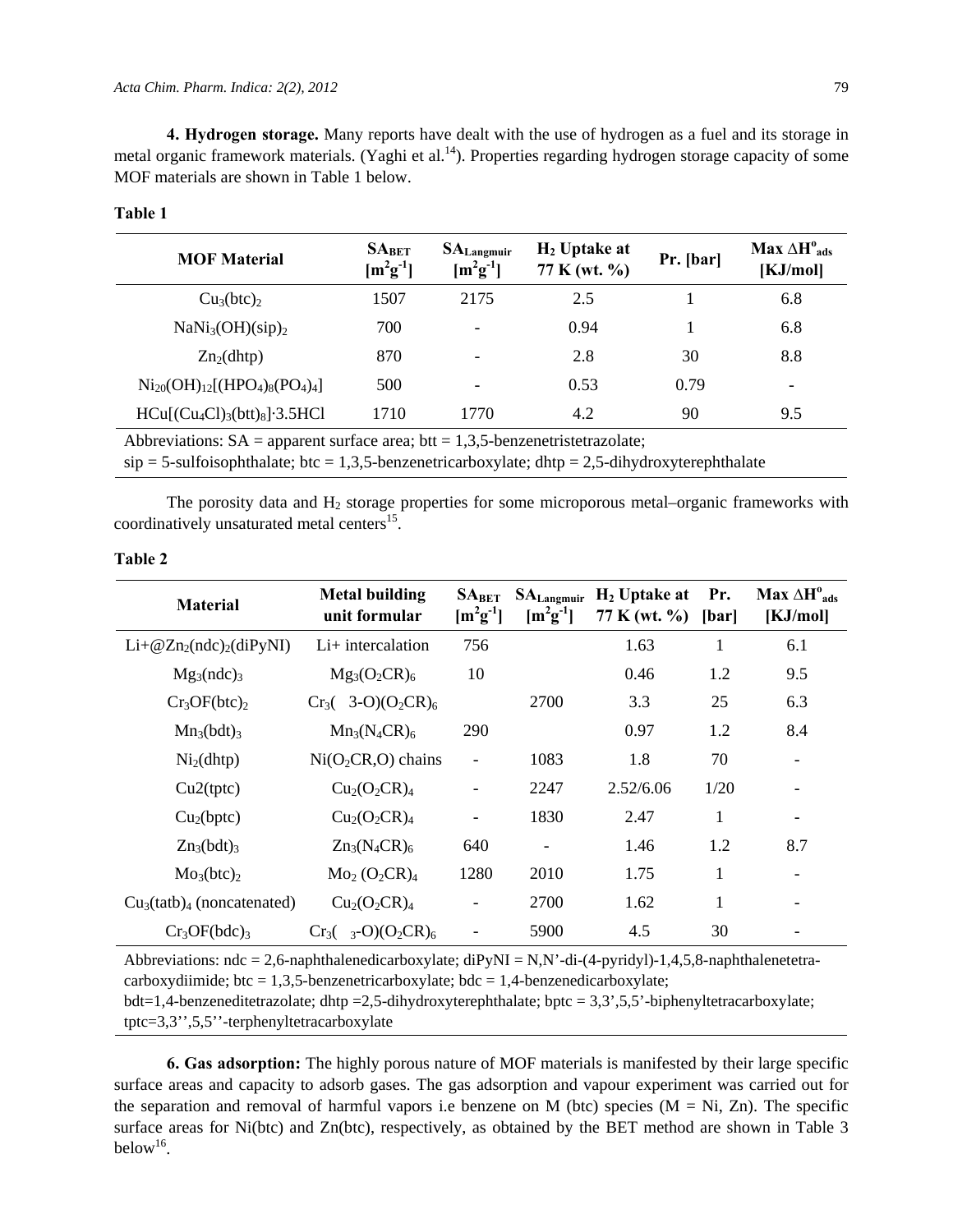| Compound BET $N_2$ Ar $CO_2$ CH <sub>4</sub> Benzene Porevads Porevcryst<br>$(m^2g-1)$ (mmol g <sup>-1</sup> ) (mmol g <sup>-1</sup> ) (mmol g <sup>-1</sup> ) (mmol g <sup>-1</sup> ) (mmol g <sup>-1</sup> ) (mmol g <sup>-1</sup> ) (cm <sup>3</sup> g <sup>-1</sup> ) (cm <sup>3</sup> g <sup>-1</sup> ) |  |      |     |     |                                      |      |      |
|--------------------------------------------------------------------------------------------------------------------------------------------------------------------------------------------------------------------------------------------------------------------------------------------------------------|--|------|-----|-----|--------------------------------------|------|------|
|                                                                                                                                                                                                                                                                                                              |  |      |     |     | Ni (bpb) 1600 12.0 13.7 10.0 3.7 5.8 | 0.38 | 0.67 |
| $Zn$ (btc) $2200$ $22.5$                                                                                                                                                                                                                                                                                     |  | 22.7 | 9.1 | 2.4 | 3.8                                  | 0.71 | 0.92 |

**Table 3** 

**5. Gas Purifications:** Attempts have been made to remove tetrahydrothiophene – THF (sulphur odourant component) from natural gas, by using Cu-BTC-MOF<sup>15</sup>. In a fixed bed reactor vessel (inner diameter of 10 mm) about 10 g of granular Cu-MOF of a particle size fraction of 1–2 mm were thoroughly packed. Before twinkle of an eye, at a temperature of  $25^{\circ}$ C, a gas stream of methane was separated from tetrahydrothiophene (THT), which was fed over the packing of granular Cu-MOF. The effluent was analyzed by means of gas chromatography, and it confirmed breakthrough had occurred.

**6. Ion-Exchange:** This is the introduction or impregnation of extra equivalents of metal ions to to an existing MOF to produce materials of different types. E.g  $M_3$ [(Mn<sub>4</sub>Cl)<sub>3</sub>(btt)<sub>8</sub>-(CH<sub>3</sub>OH)<sub>10</sub>]<sub>2</sub>· was separated with MCl<sub>2</sub> where (M=Fe<sup>2+</sup>, Co<sup>2+</sup>, Ni<sup>2+</sup>, Cu<sup>2+</sup>, Zn<sup>2+</sup>; x= 0–2). The new materials exhibit large variation in the  $H_2$  adsorption enthalpy, ranging from 8.5 KJ mol<sup>-1</sup> for the Cu<sup>2+</sup>-exchanged frameworks to 10.5 KJ mol<sup>-1</sup> for the  $Co^{2+}$ -exchanged phase<sup>16</sup>.

**7. Sensor Materials in the gas phase:** The detection of hydrophilic gases like ethanol, methanol at a temperature range of 120°C-240°C and frequency range (1 Hz -1 MHz) can be achieved by using a sensor spectroscopy. Cross sensitivity of the MOF on ethanol and methanol can be evaluated and compared to the relative sensor response for 1 vol % of the interfering gas species<sup>17</sup>. The sensor response can be determined by impedance-derived measurands  $(|Z|, Z, Z'$ , and *C*) at 1 Hz<sup>18</sup>.

$$
CSF_{Interfering\ gas} = \frac{|Z(c_{interfering\ gas})| - |Z(c_{interfering\ gas} = 0)| \ .1/c_{interfering\ gas}}{|Z(c_{H_2O})| - |Z(c_{H_2O} = 0)| \ .1/ \ c_{H_2O}}
$$

 $CSF = \csc s$  sensitivity factor. The absolute value  $|Z| = \text{impedance response}$ 

#### **CONCLUSION**

Several reports and attempts have shown that MOF materials can be used for gas storage such as carbon dioxide capture, for gas separations, as sensor materials and as catalysts. Exchange of the diethylformamide solvent with a more volatile solvent (chloroform) gives a small surface area (470 m<sup>2</sup> g<sup>-1</sup>) suitable for gas adsorption or seperation. BET (Brunauer–Emmett–Teller) equation and Langmuir equation can help to evaluate the adsorption isotherm of gases and surface areas in the materials' surface sites at the temperature of adsorption. Thermally driven removal of the solvent could lead to the collapse of the interparticle mesoporosity, which aids mass transport of the guests to access micropores; this could create lattice points for effective adsorption of gases.

Increasing effort should be put forth to use MOF materials as adsorbent for oil spillage in Nigeria. More research and rapid effort should continue on how to develop a detailed characterization of MOF materials; study the interaction between  $H_2$  Methane,  $CO_2$  and a number of existing MOFs; compute adsorption isotherms and transport diffusivities of pure and mixed gases in various MOF from atomic-scale simulations; develop a macroscopic model for transport of gas mixtures through a model MOF membrane; identify candidate structures that increase the selective permeability of  $CO<sub>2</sub>$  through MOF membranes and to